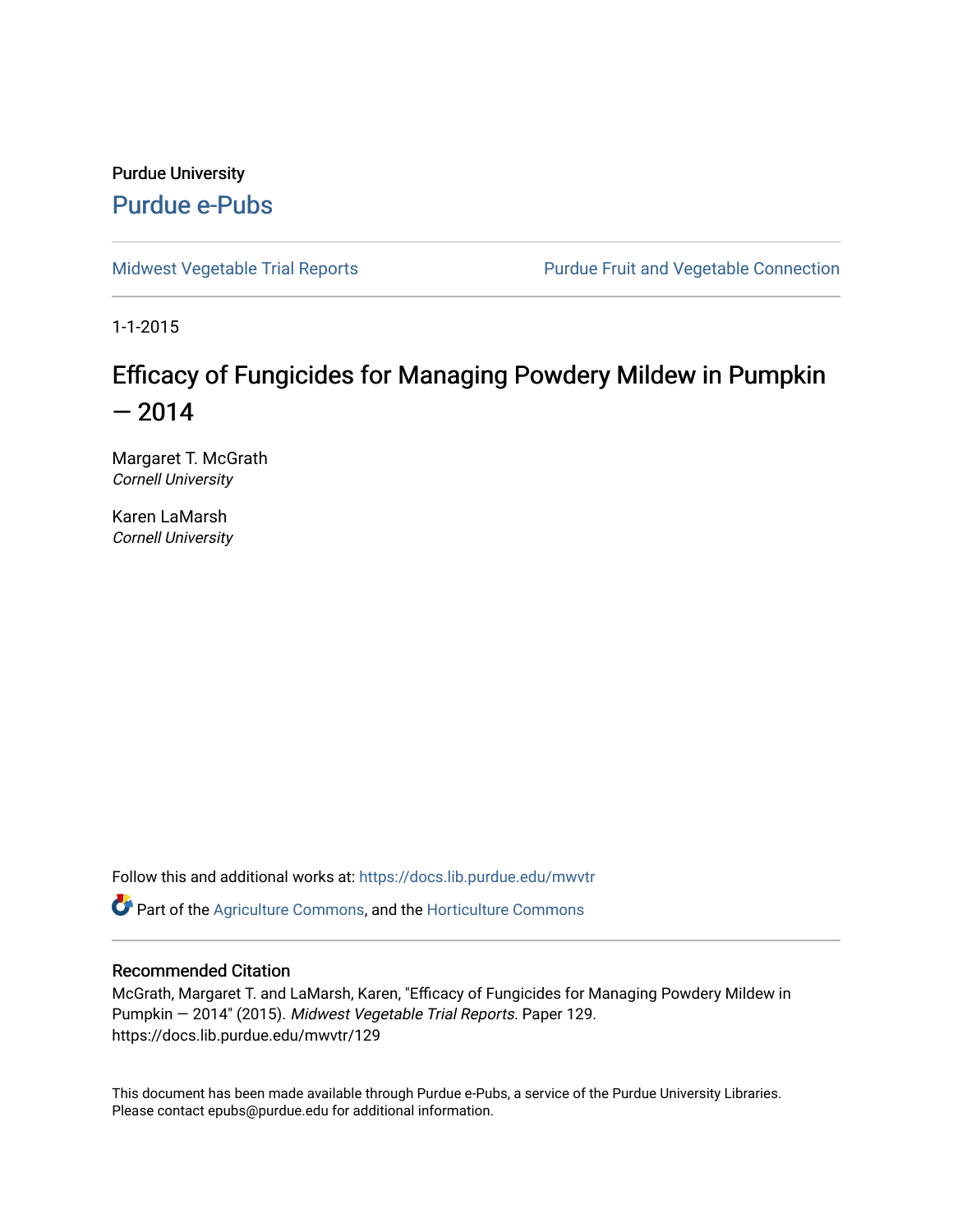# **Mildew in Pumpkin — 2014 Efficacy of Fungicides for Managing Powdery**

#### **Margaret T. McGrath, Cornell University, Riverhead, NY 11901 Karen LaMarsh, Cornell University, Riverhead, NY 11901**

fungicides tend to have single site mode of action and thus are at risk for resistance development. Powdery mildew is a very common disease that can reduce yield (fruit quantity and/or size) and market quality (flavor, color, storability, etc) in all cucurbit crop types. To effectively manage powdery mildew, fungicides are needed on the lower surface of leaves where the pathogen develops best. It is difficult to deliver a contact fungicide directly to this surface. Mobile fungicides able to move through leaves (via systemic or translaminar activity) or around them (vapor activity) are key to successful management of cucurbit powdery mildew. These

The primary objective of this study was to evaluate the efficacy of several fungicides with single-site mode of action for the control of cucurbit powdery mildew. Both new and currently registered products were tested in an area where in previous years strains of the pathogen were detected with resistance to FRAC code 1, 7, and 11 fungicides and moderate resistance to FRAC code 3 fungicides.

## **Materials and Methods**

An experiment was conducted in a field with Haven loam soil at the Long Island Horticultural Research and Extension Center in Riverhead, NY. The field was plowed on April 11 and tilled on May 6. Seeds were planted at approximately 24-in. plant spacing within rows with a vacuum seeder on June 23. The seeder applied fertilizer in two bands about 2 in. away from the seed. Controlled release fertilizer (N-P-K, 15-5-15) was used at 675 lb/A (101 lb/A N).

The herbicides Strategy (3 pt/A), Curbit EC 1 pt/A, and Sandea (0.5 oz/A) were applied over the entire plot area on June 20, which was followed by irrigation to activate. During the season, weeds were controlled by cultivating and hand-weeding as needed. Cucumber beetles were managed by applying the insecticide Admire Pro (2.8 fl oz/1,000 ft) in a narrow band over the planted rows immediately after the herbicide application on June 25 and applying Assail (4 oz/A) to foliage on July 20 and 30. The following fungicides were applied for Phytophthora blight (*Phytophthora capsici*): Regalia (2 qt/A) on July 12, July 20, July 25, August 5, and August 11; K-Phite (1 qt/A) on July 12, July 20, August 11, August 18, August 25, September 3, and September 10; ProPhyt (2 pt/A) on August 5; Presidio (4 fl oz/A) on July 12; Ranman (2.75 fl oz/A) on July 20, August 5, August 18, and September 3; Revus (8 fl oz/A) on July 25 and August 25; and Forum (6 fl oz/A) on August 11 and September 10. A few young plants developed crown rot and were removed.

Plots were three 15-ft rows spaced 68 in. apart. The 20-ft area between plots was also planted to pumpkin. A randomized complete block design with four replications was used. Treatments were applied four or six times on a 7-day IPM schedule beginning on July 30 using a tractor-mounted boom sprayer equipped with twinjet (TJ60-11004VS) nozzles spaced 17 in. apart that delivered 68 gal/A at 65 psi and 2.3 mph.

Plots were inspected for powdery mildew symptoms on upper and lower leaf surfaces weekly beginning on July 23. Initially, the examined leaves were selected from the oldest third of the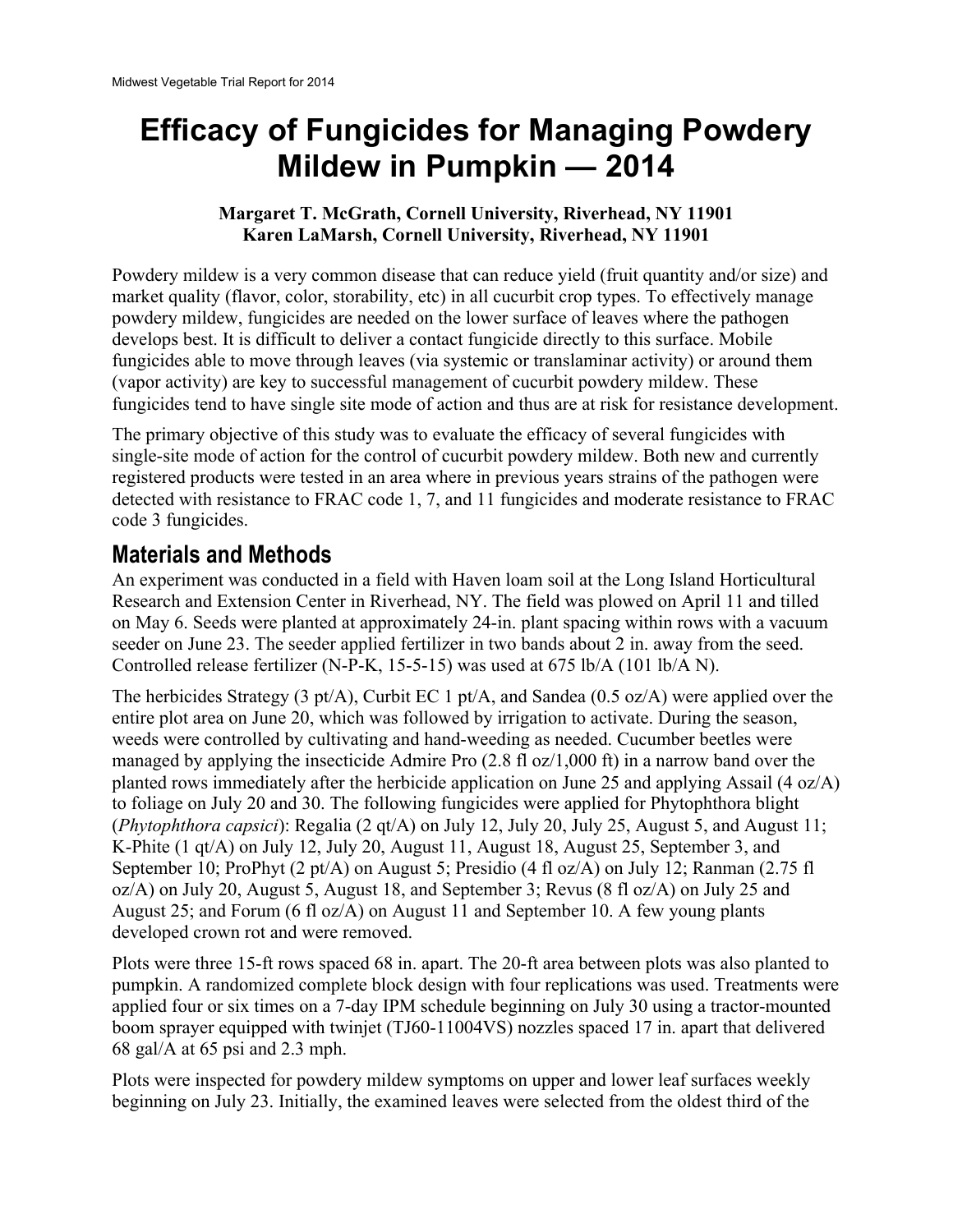foliage based on leaf physiological appearance and position in the canopy. Additional powdery mildew assessments were made on July 29; August 6, 12, 20, and 27; and September 4 and 19. Mid-aged and young leaves were also assessed beginning on August 6. At least nine leaves were examined in each plot on each assessment date. Powdery mildew colonies were counted; severity was assessed by visual estimation of percent leaf area affected when colonies could not be counted accurately because they had coalesced and/or were too numerous. Colony counts were converted to severity values using the conversion factor of 30 colonies/leaf  $= 1\%$  severity. Average severity for the entire canopy was calculated from the individual leaf assessments. Area Under Disease Progress Curve (AUDPC) values were calculated from August 20 through September 19. Defoliation was assessed on September 19 and October 9.

Fruit quality was evaluated in terms of handle (peduncle) condition for mature fruit without rot on September 26 and October 9. Handles were considered good if they were green, solid, and not rotting.

Average monthly high and low temperatures (°F) were 79/60 in June, 82/67 in July, 81/64 in Aug, 77/61 in September, and 66/53 in October. Rainfall (inches) was 2.47, 2.24, 2.42, 1.86, and 5.43 for these months, respectively.

## **Results and Discussion**

Powdery mildew was first observed in this experiment on July 23 in 26 of the 52 plots; 8.8% of the older leaves examined had symptoms. Incidence had not increased by the next assessment date, which was one day before treatments were started. The action threshold for the IPM fungicide program is one out of 50 leaves with symptoms. Most treatments were individual products evaluated alone. This is neither a labeled nor recommended use pattern for growers. Such evaluations, however, identify appropriate rates for new products and monitor efficacy of registered fungicides at-risk for resistance development in order to develop management recommendations for growers.

Three fungicides registered for powdery mildew on pumpkin in 2014 were evaluated alone and in a combination program. Pristine (FRAC Code 7 and 11) applied at its highest label rate was moderately effective based on powdery mildew severity on lower leaf surfaces (54% control based on AUDPC values)(Table 1). In previous years at this location, pathogen isolates resistant to both components of this fungicide have been detected, and the fungicide has exhibited variable performance in previous evaluations. Pristine was ineffective at the last assessment date in 2014 based on powdery mildew severity on lower leaf surfaces, which suggests resistant strains were selected for during the experiment. It was the least effective treatment tested based on defoliation on September 19. Procure (FRAC 3) applied at its highest label rate was as effective as Quintec (FRAC 13) except for the last assessment on lower leaf surfaces. Procure has exhibited variable control in previous experiments. Quintec was highly effective (96% control based on AUDPC values for severity on lower leaf surfaces). Similar control (95%) was achieved by alternating among these three products with Quintec applied at its lowest labeled rate.

Vivando (FRAC U8), a new fungicide expected to be registered for this use before the 2015 season, was as effective as Quintec at both rates tested (95 and 98% control). Another FRAC U8 fungicide, IKF-309 (pyriofenone), was not as effective as Quintec based on severity on lower leaf surfaces (55 and 66% control). Effective control (92%) was obtained by applying these fungicides in alternation.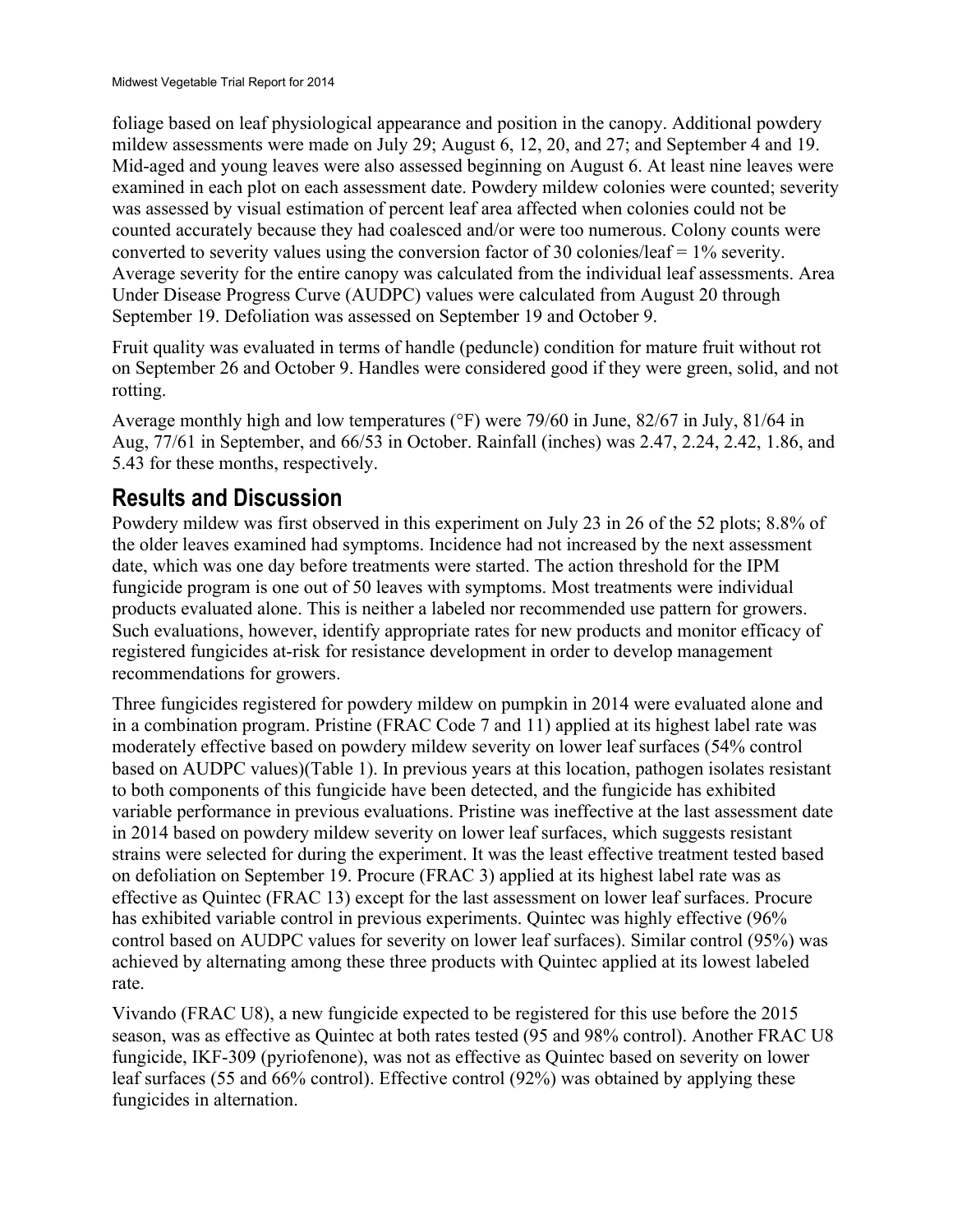The other three treatments tested were applied four times. They were still exhibiting effective control on September 19, 25 days after the last application. Several treatments exhibited as much defoliation as the untreated control on October 9 (72–99%); treatments with less defoliation were the grower standard (46%), IKF-309 alternated with Quintec (48%), and Vivando (22% and 30%).

All treatments provided sufficient management of powdery mildew to avoid death of leaves and vines that leads to shriveled, rotting handles on pumpkin fruit. On September 26, 75% of good fruit had good handles for untreated plants versus 98-100% for fungicide-treated plants. Almost all fruit were good; few rotted. A high percentage of fruit still had good handles on October 9 for most treatments (92-99%). The percentage had dropped to 83% for plants treated with Pristine and 90% for those treated with Procure; however these treatments did not differ significantly from the others. There were no significant differences in fruit quality among any fungicide treatments on either assessment date; all had higher percentage of fruit with good handles than the control. No phytotoxicity was observed.

## **Acknowledgments**

This project was supported financially and/or through gifts of supplies by BASF Corporation, Bayer CropScience, Crompton Crop Protection, Dow AgroSciences LLC, FMC Corporation, Gowan Corporation, Helena Chemical Company, ISK Biosciences, Marrone Bio Innovations, Plant Food Company, Seedway Seed Company, Syngenta Crop Protection, United Phosphorus Inc, and Valent BioSciences Corporation. W. Lindsay, M. Sisson, and G. Zeltmann assisted with field activities involving farm equipment. R. Andrews, M. Bernhardt, A. Gardner, D. Hersh, J. Pugliese, and S. Ryan assisted with fieldwork including data collection.